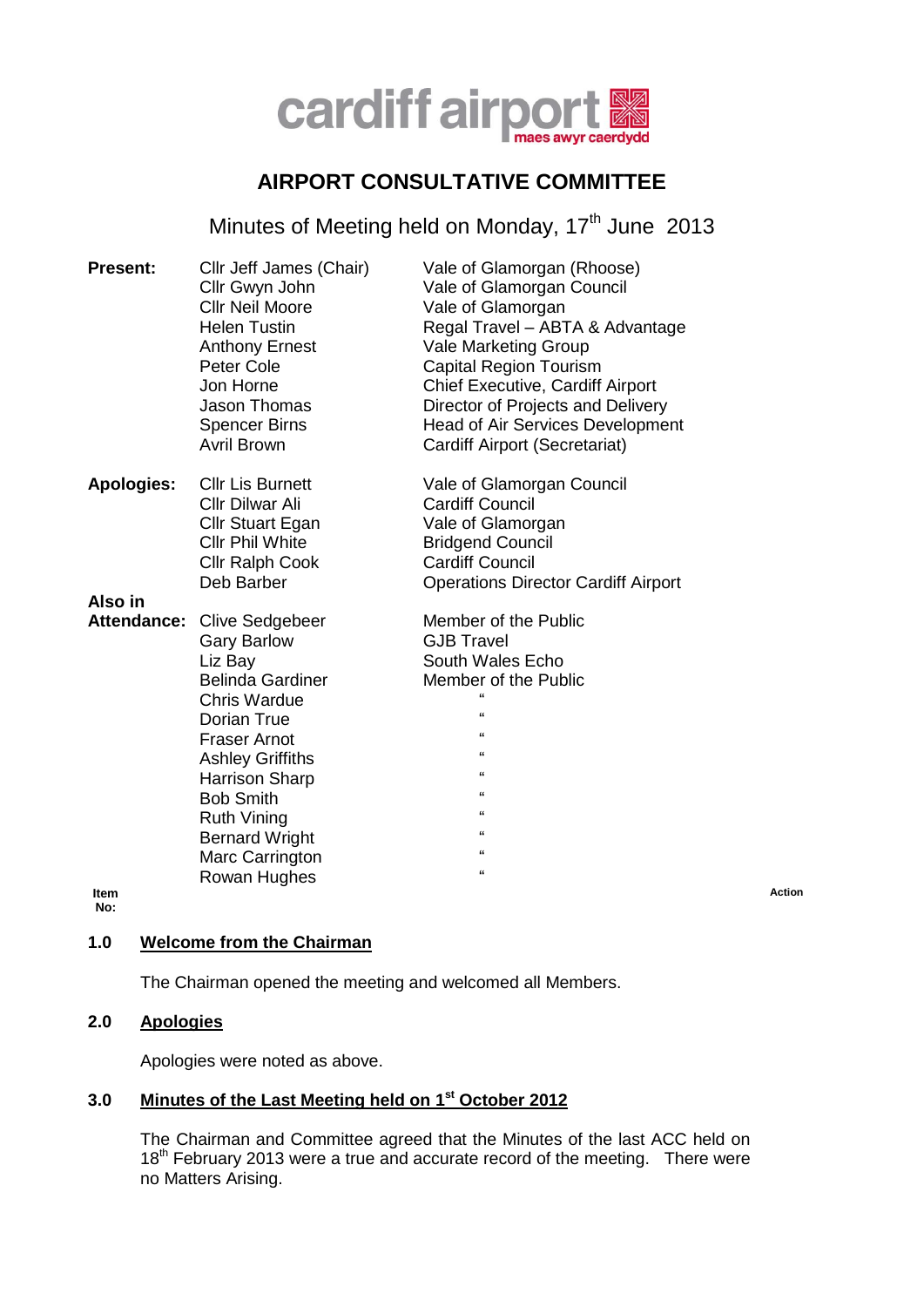As this was the first meeting of the ACC since the change of ownership, the Chair welcomed back the new Chief Executive Officer Jon Horne and expressed his congratulations on his appointment. For Jon's benefit, he requested all members introduce themselves and advise which areas they represented.

The Chair then asked Jon if he could kindly bring the Committee up to speed on the airport and the Welsh Government purchase.

#### **4.0 Report from the Airport Directors**

**4.1** After six years, Jon was delighted to be back at the helm and hoped to drive the airport back once more to its former success.

Updating the Committee, Jon discussed the present position of the airport with the Welsh Government, the structure, what it meant and the challenges ahead.

Since the sale on  $27<sup>th</sup>$  March, a holding company had been set up by the Welsh Government, which holds all the airport shares but will let the airport run as a separate company, at arm's length.

A Board has been set up, Chaired by Lord David Rowe-Beddoe, with three Airport Directors, Jon as Chief Executive, in addition to four Non-Executive Directors. The Non-Executive Directors have a range of wide-ranging business skills and expertise that they can bring to the process in taking the airport forward.

The task for the newly formed Board is simple and straightforward – to recover the airport and its business and make it an enterprise that Wales and its people can be proud. To support Wales in a wide range of roles, enabling its people to fly to holiday and business destinations of their choice from their local airport and to play its part in the local and Welsh inbound tourism economy.

Jon commenced his role on  $5<sup>th</sup>$  April and knew most of the airport team from his former MD role at the airport and was happy that they were capable and keen to get on with the job in hand, knowing that there was now a long term plan going forward and stability.

Since his appointment, Jon had spoken to the Boards of the customer airlines and had explained what the change of ownership meant, and that it was now important to encourage them to see their business grow. He has received a warm reception and the positive news has been welcomed and goes further to secure the very good relations that Spencer Birns has been forging over recent years. These talks and processes will continue.

There are already early signs of airline positivity and trust in Cardiff. Thomas Cook has added capacity this summer and Thomson has added 17 extra flights to their Winter 2013/14 programme. Vueling has also agreed to extend their services for the coming winter.

This creates the evidence that is needed when talking to other airlines – which is all encouraging - even in a small way. Airlines are being approached with a proper business model, looking at a long term future and showing that the airports prospects are good.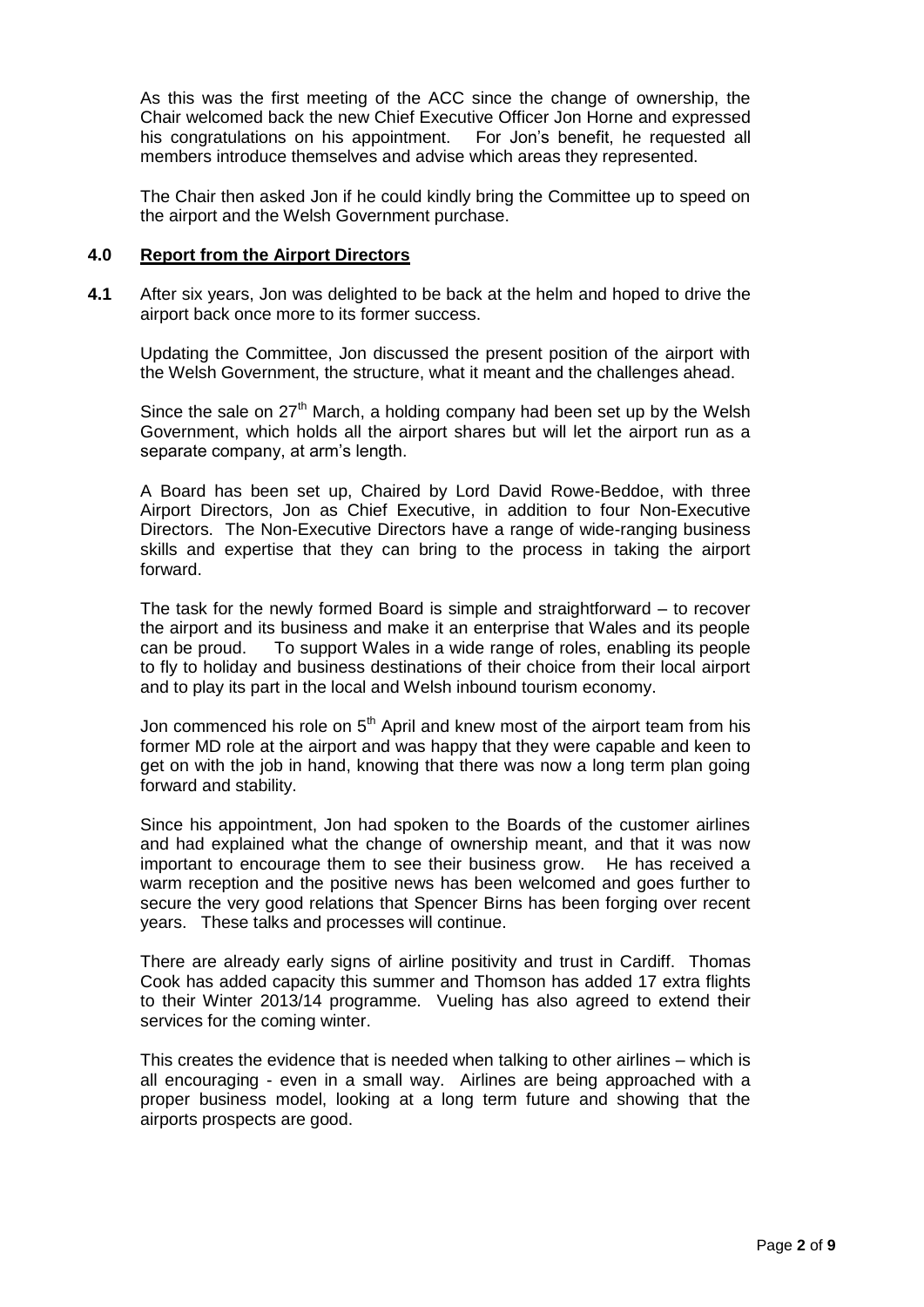Obviously things cannot happen overnight – airline planning looks years ahead. For instance, seats on flights for Summer 2014 are already on sale so a step change is unlikely in the very near future. There is no "silver-bullet" to make this happen quickly – it will take time to get that basic business back, to give a positive perception that it is growing again. Overcoming that poor perception is fundamentally important.

One of the major priorities is to begin to recover those passengers who have moved their allegiance to Bristol Airport as they would very much prefer to use Cardiff.

In 2007 our passenger figures hit 2.1 million – recently dipping to under 1 million. Thankfully that figure had just risen to slightly over 1 million today. Cardiff lost a lot of those passengers due to the lack of destinations available. There is also a huge element in the role that the airport has to play in helping the economy forward with attracting inbound passengers.

Jon further explained that the airport had received a lot of criticism in the past on how the airport looks and feels. Improvements are now under way involving the approach roads and set-down areas and many other aspects within the terminal.

All the airports service partners would be challenged to improve their standards and the quality of their delivery to our customers.

Outside the airport, the transport connections will improve – an express bus service from Cardiff City direct to the airport will start and this will make a huge difference. Discussions are also taking place with the train operator to enhance the train frequency from Cardiff Central to the station in Rhoose. However, this will have to be looked into further. All of these improvements will make it easier for visitors to get into the City.

Jon also felt it very important that the people of Wales have their say and that their views were taken into account. Therefore a new "Your Listening Airport" scheme had been placed on the airport's web-page so that people could email direct into his office. This initiative had so far been well received by many members of the public and had been very fruitful.

The CEO felt that implementing many of these new plans and processes in the coming months and years will go a long way to re-establish Cardiff as the national airport of Wales and something that the people of Wales can be proud.

The Chairman thanked Jon for the update on the positive moves forward for the airport and asked for any questions from the Members.

Councillor Gwyn John (GJ) commented that it was good to have Jon back at the helm and to hear that the future is looking more positive and felt sure that the whole area – the Vale of Glamorgan and Wales as a Nation is wishing the airport every success.

Anthony Ernest (AE) agreed with Jon's earlier comments concerning the forecourt and that improvements were needed – to get rid of the concrete blocks and barriers - something to create a "buzz". This would automatically give visitors more confidence in the airport.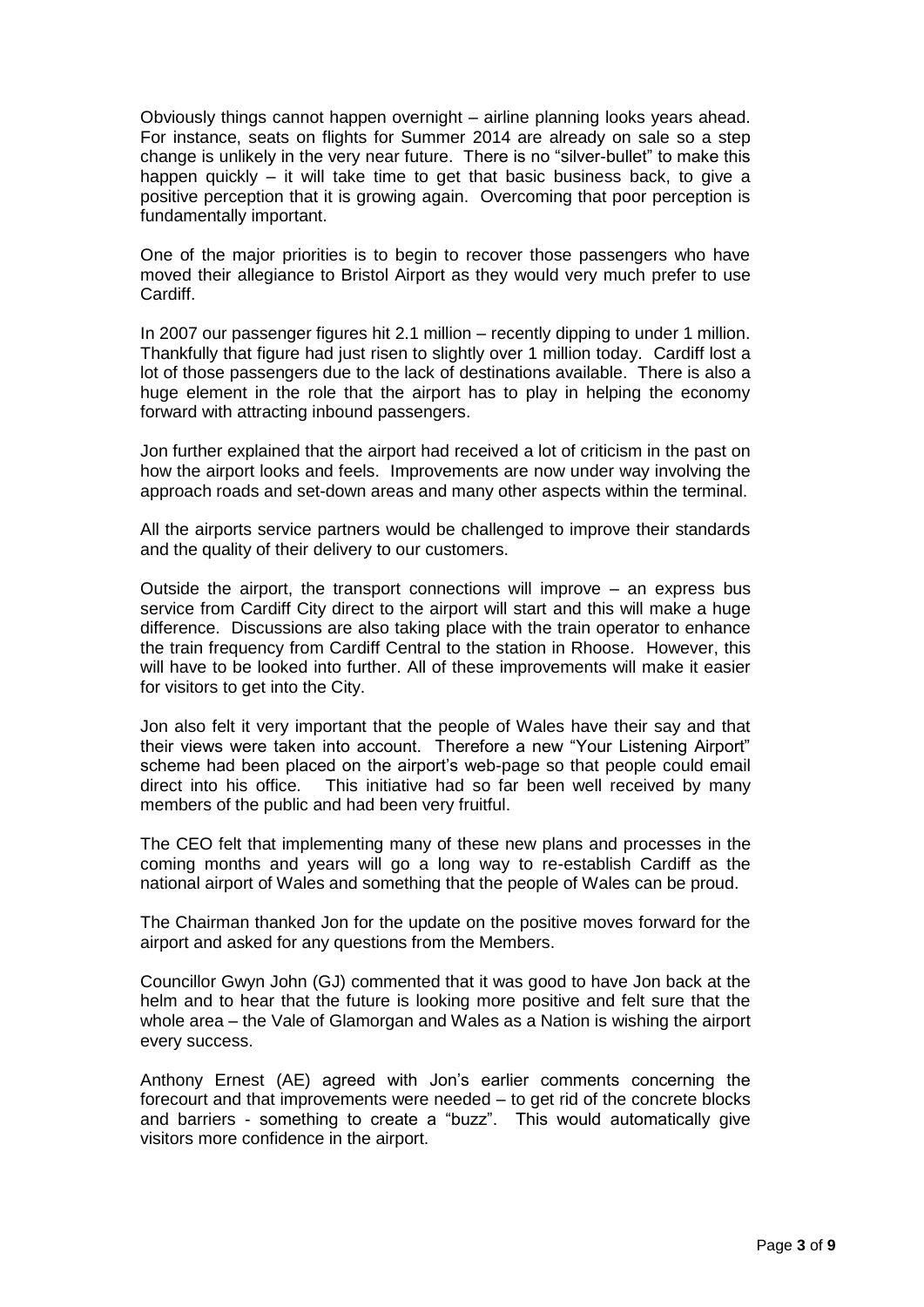Jon agreed but pointed out that there was no quick fix. Traffic engineers have been appointed to look at the whole road and set down areas and how it can be fixed and to create a first impression of the airport that we can all be proud.

AE asked that perhaps a flight indicator board in the car parks would help so that people only come forward when the flight has landed. Jon agreed that it would be looked at.

Helen Tustin (HT) advised that recently the flight boards on electronic systems are all half an hour behind. Jon agreed to investigate.

(Post meeting – this was investigated and no problems existed with the airport's flight information system).

In reply to a question from the Chairman, Jon confirmed that all the elements are being examined and priorities identified in terms of capability to apply monies to capital projects; what would make a difference for people who use the airport, looking at both airside and landside elements in the process.

The Chairman believed it was the general perception that the communication with the public and the airports customers had not been as strong in recent years as it had been previously. Jon agreed and advised that this would change. His approach is very open and he had already made that clear to journalists and all channels of the media. During this period of change, part of the process will be improved communications – new media, new website and an ability to have dialogue with the airports customers.

Jason Thomas (JT) concurred with Jon and added that although the airport does well at the moment with Twitter, Facebook etc there is a lot more that can be done.

Through speaking to people, the Chairman felt that even though a lot of people are using Bristol, there is a tremendous lot of good will towards the airport and wondered if a previous suggestion of setting up a forum – Friends of Cardiff Airport – had been explored any further? He added that it was very good to see a member of the travel trade represented by Helen as in the past this connection had not been as good as it could have been.

Jon advised that several travel agent events had already been held where the airport had "re-engaged" with local staff. This programme of events will be ongoing as they form a vital part of promoting this airport and the airport cannot rely on the airlines to get the message across.

HT agreed that the events had been very positive and that others were planned with operators such as KLM and Aer Lingus.

Peter Cole (PC) asked what opportunities existed to regenerate the area of the Enterprise Zone now that the airport is back in public ownership.

Jon had always viewed the airport as part of the economic mechanisms of the area and believed that things could be done with the stakeholders on the airport's boundary that could work positively with the airport to make it better. There are a whole range of elements – good transport and attractive location for inward investment and re-energising the area, especially with St Athan, the Enterprize Zone and Barry going forward there is potential for a very powerful economic unit.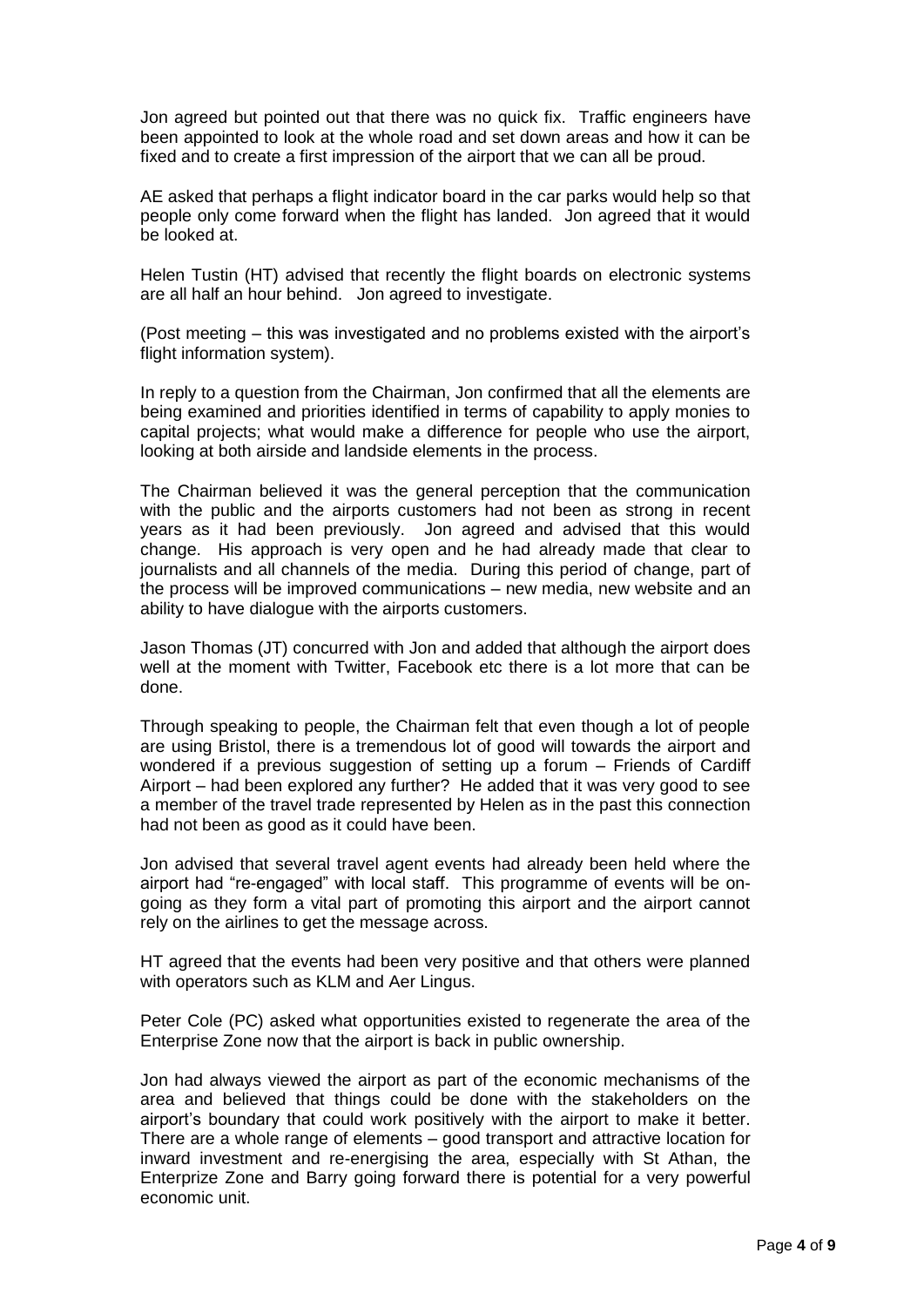AE wondered if it would be possible for the Airport Consultative Committee to share information from the Enterprise Board and also whether a newsletter of some sort would help.

Councillor Neil Moore (NM) suggested it was important that the news of all the positive changes is shared with more people and that he felt sure that the local authority could help with this by circulating information to the Vale staff all of whom would rather fly from Cardiff.

NM further felt that in the past people had had a pre-occupation with the poor access road to the airport and that this was not accurate. He believed that the route to Cardiff Airport was far easier compared to the road to Bristol Airport. It would be even better with the train/bus link and additional bus service from the city and hoped that this incorrect perception should be removed.

In his previous position of Managing Director at the airport, Jon had forbade anyone to talk about "the road" for this very reason. He felt that there were a whole range of transport priorities that could be delivered in the short term and that would also benefit the communities of the Vale too.

NM suggested that a couple of quick fixes to improve the area would be to get rid of the red and white cones at the front of the terminal and replacing them with either white lines or hatched areas and removing the kiosk.

Spencer Birns (SB) agreed with everything he suggested but unfortunately people do not always follow signage or road markings and they end up turning around and going back up the system the wrong way.

Jon added that trials had recently been undertaken in removing the control kiosk but this had almost resulted in anarchy and was unsafe. 60% of the cones and barriers had been removed now and this had improved the appearance slightly. However, there cannot be a temporary fix in this area and the traffic consultants were working now to come up with a permanent solution to resolve the traffic problems.

Going back to the subject of access, GJ agreed that as long as the services are good from the airport, customers will come and the access will not bother them.

The Chairman thanked everyone for their questions and agreed that changes at the airport would not happen overnight. The progress already made in the last few weeks was promising and boded well for the future.

- **4.2** Spencer Birns Updated Members on the air services out of Cardiff.
	- Charter traffic in May was the same as last year but better in June in  $\bullet$ comparison, which was mostly down to Thomas Cook operating larger aircraft.
	- $\bullet$ KLM traffic up 7% compared with this time last year – they have reduced some of their flights as they were not making money but increased their passenger load factors.
	- A local campaign has been running in Swansea and Cardiff stations and on the radio promoting Vueling and their services have been going well. Their Malaga, Alicante and Palma volumes are reasonable. Bringing back Malaga and Alicante for the Winter programme.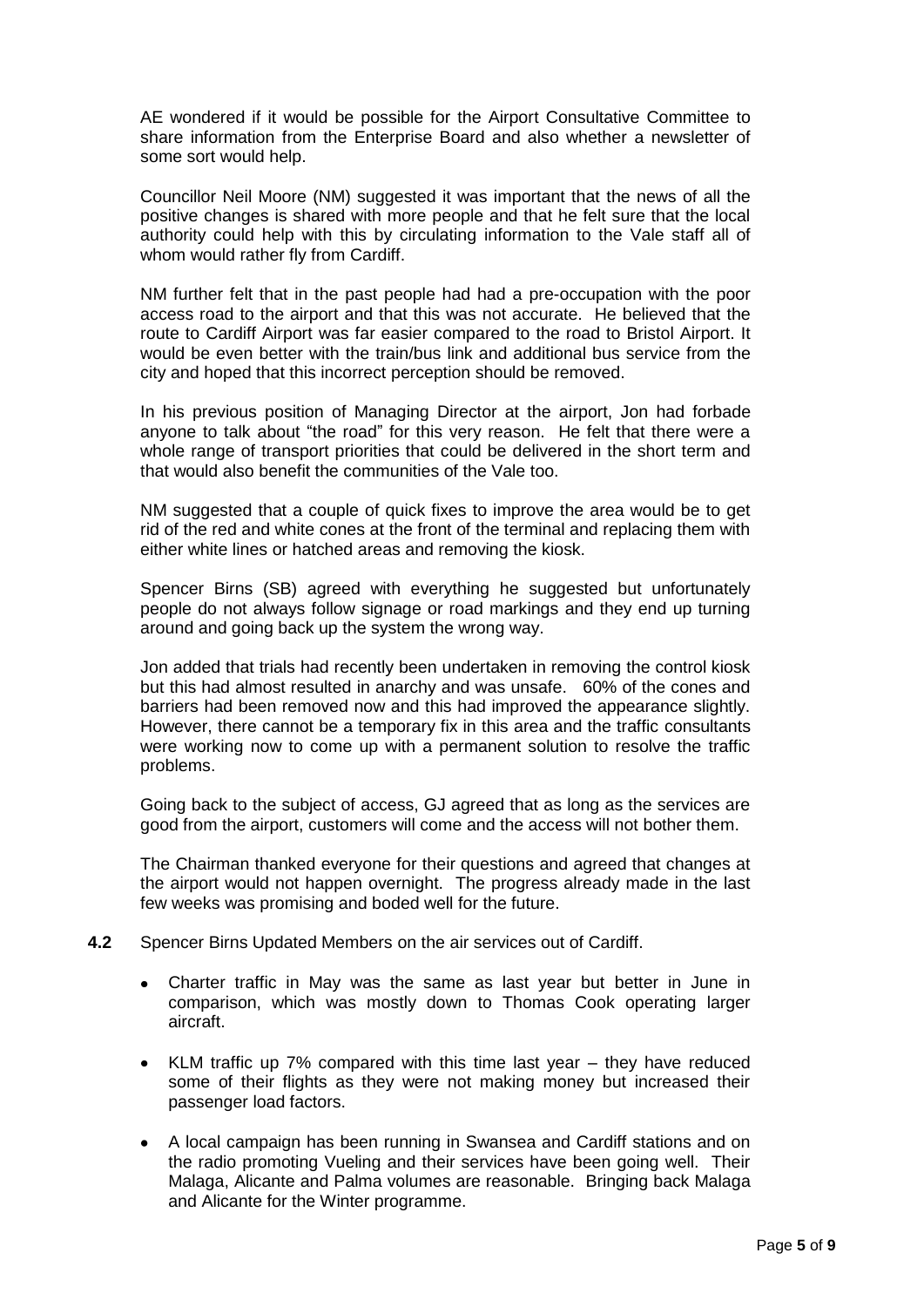- Similarly, Aer Lingus have been heavily promoting their US connections through Dublin and the ability to process Immigration in Dublin before landing in the States. This makes the whole process easier and saves time at Border Control in the States which can take up to 3 hours.
- Flybe up 15%.
- On-going airline discussions with not only our own airlines but other new operators including freight carriers.

The Chairman thanked Spencer for the update. He remarked that it was interesting that Amsterdam are pushing all the time for river cruises and wondered how many people were aware that you could fly to Amsterdam to join the cruises rather than drive.

Spencer agreed and added that there were a number of operators undertaking cruises but that the travel agents were aware of the Amsterdam flight alternative.

AE asked whether passengers in Europe used the hubs like Amsterdam to come to Wales? Spencer felt that everyone would be surprised how many Europeans were on flights from Amsterdam and Paris. Although many Italians use Bristol, a lot of the Scandinavians and Russians come through Cardiff, and they think nothing of changing flights several times to reach their destination.

Although there is quite a lot of marketing done abroad, more needs to be done for Wales, particular to the areas of Asia and the Middle East and Europe. AE made an offer to assist in these areas.

The Chairman thanked Jon and all the members for their contribution to the meeting. As there was no more business, he opened the meeting up to the floor and invited questions from members of the public.

- **5.**
- **5.1** Bob Smith felt frustrated in his journeys through Heathrow but this choice of airport was much cheaper than the alternative option of using Cardiff. He suggested that Cardiff take a longer look at the future and saw Cardiff as a potential hub. He was saddened to see that the links to the States had been closed and with it the potential industrial and business opportunities.

Jon agreed and advised that one of the key factors for the airport going forward once a solid base has been established is what CWL can do to start punching above its weight and this is driven by available markets. There is a potential target in the Middle East and maybe a New York service. However, looking at the demise of the Continental service out of Bristol – even with sufficient marketing, with the competitive pull of Heathrow, such a route is very difficult to sustain.

There are clearly targets that CWL will have to target and a Middle East service is one that is being considered as a wide-attraction. However he felt that the airport would need to look beyond its current catchment area for this to be sustained.

On the subject of business marketing, Clive Sedgebeer (CS) blamed the business people of South Wales for some of the airports problems, referring to the Helvetic service that had to be stopped due to low take-up.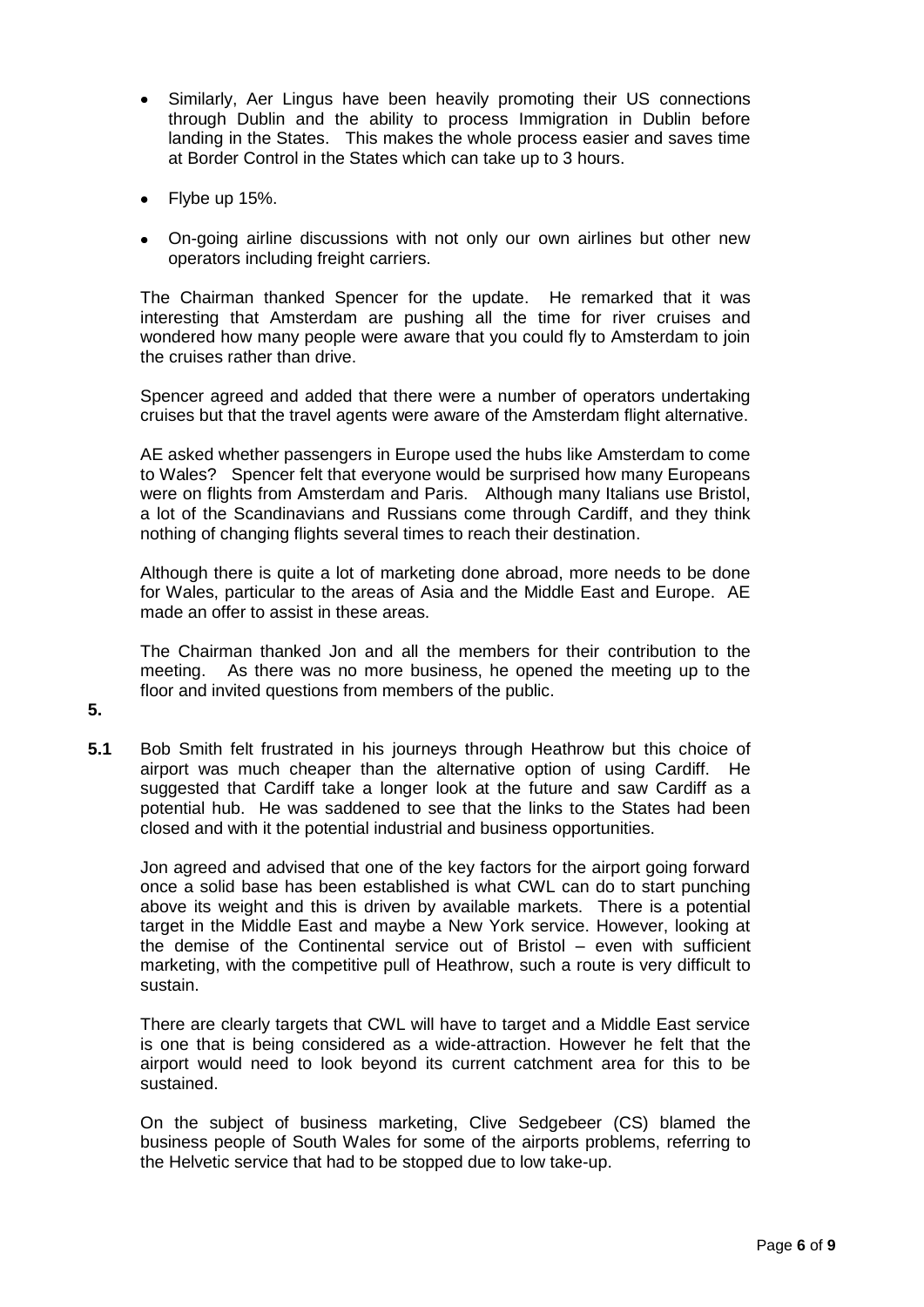Similarly, over the past years people like Dow Corning had pushed for Brussels but when they got it, nothing happened and it was removed.

CS also felt saddened that on his recent Trade Mission, the First Minister (and Mrs Hart) did not fly out of Cardiff via Amsterdam. This showed him and other Ministers in a bad light and did nothing for the airport, especially when the airport is asking everyone else to use Cardiff, but its owners are not using it themselves.

On a question from Harrison Sharp (HS), SB confirmed that the airport does attend relevant trade fairs and that he had indeed represented the airport at the recent Routes Conference in Europe.

At Routes, the relevant airlines are "courted" and each airport has a very short time to give their pitch. However, both initial and on-going pitches to airlines at these conferences have proved very beneficial.

At next year's Routes conference, Cardiff Airport will have the benefit of a Visit Wales stand and that can only be positive.

HS also enquired whether having one low cost airline at an airport could discourage another from operating. SB explained that this would not necessarily put off another low cost airline, as not all low cost are the same - one can offer a premium quality service and the other may not and may also operate under different economic conditions.

Discussions then ensued regarding bus services and their times to the airport and how HS from Tenby had recently to stay overnight at the airport to ensure he caught an 0600 departure.

JH confirmed that the new Cardiff City to Cardiff Airport direct bus service, commencing on 1<sup>st</sup> August, will run three times per hour each day and will be branded so that visitors are aware of its airport service. This will give a much improved service through the night to ensure it gets people at the airport for the early morning flights. He also confirmed to Ashley Griffiths that the shuttle bus from Rhoose station to the airport is subsidised by the airport and the Welsh Government.

The Chairman suggested that perhaps the airport should look at the wider area of transport as areas such as Tenby and West Wales are not taken into account.

However, NM added that most airports are the same – if you live far away from them then most people would stay overnight nearby.

JT felt that local transport infrastructure was of no concern during discussions with possible new airlines. Nevertheless, he confirmed that the First Minister was aware of the problems.

AE then advised of his easy connections to Birmingham through New Street Station on a recent flight to Dubai. SB confirmed that he could have undertaken a similar flight from Cardiff via Amsterdam if he had been flexible with the flight times.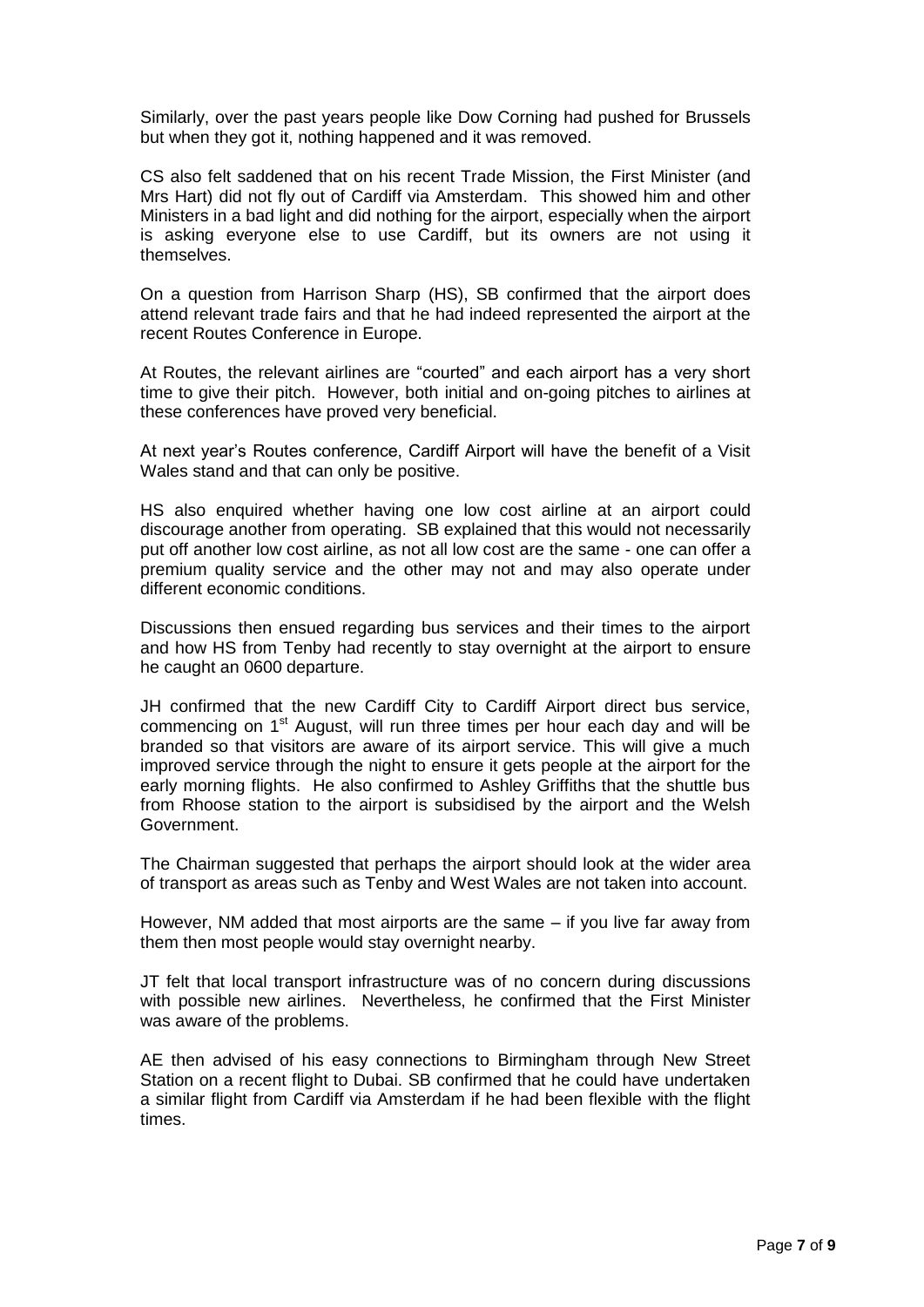Belinda Gardner (BG) had been a regular customer of Cardiff for years but now – like many other people in Swansea - had to fly out of Bristol as Cardiff does not fulfil her needs and those of her friends. She felt that the better routes, car parking and flight times at Bristol were worth the extra time taken to get there. She was also disappointed that the Toronto flight had been withdrawn.

JH agreed with her sentiments and reiterated the intention for CWL to look at all of these aspects – to get in the right low cost airline and convince them to create a wider choice and lower fares for the people of Wales. However there is no magic wand and this could not be achieved overnight. .

Talks are continuing in trying to get Toronto back but unfortunately the whole question of long haul services from regional airports have been shaken. The recession has made all of these airlines return to Heathrow but this will not deter JH and his team from pursuing these goals and getting the people of Swansea back to using Cardiff.

JT added that the South Wales Evening Post is being used in the Swansea area to promote the airport and help in getting these customers back to Cardiff.

Marc Carrington (MC) suggested re-opening the spectator terrace on the roof so that families could come with their children. Like many locals, as a child he had spent many hours watching aircraft coming in and out and would love to be able to do this with his family. However, even if it was re-opened, the car park charges for visitors would have to be lowered.

SB totally agreed and discussed possibilities for the future, where children can get enthused by the whole idea of travel. As part of a new scheme at the airport, organised school visits are currently taking place where the children are taken through a whole system of check-in, security search etc using a former film set on the top floor of the terminal. The project is going well and the children are animated and eager to get involved and it sets them on the right path for their future travels.

It was Chris Wardue's (CW) first visit to Cardiff Airport and he was interested to hear whether the airport management team still held the reins of the newly formed company. JH explained that the airport was a private limited company and very much run at arm's length from the Government. The newly formed company have had to produce a business plan to be signed off by the Airport Board and now clearly have to be fleet of foot and have the ability to make decisions.

CW also wondered if APD was removed, would change the airport completely?

The Welsh Government would like APD devolved and Jon felt that if APD was removed or reduced it would have a huge impact. APD has had a big impact on airlines, especially on those operating routes within the UK as it hits them both ends and if that can be removed it would make a big difference.

The Welsh Government would certainly like to remove it. The UK Government Silk Commission suggested the devolution of APD in two parts – the first part for long haul flights and the final part on a cross party basis. However they do not recommend full devolution only on long haul. The UK Government has yet to respond to that and we anticipate to have something from them soon. Jon also believed that if it did happen, Scotland and Ireland would also look at the benefits.